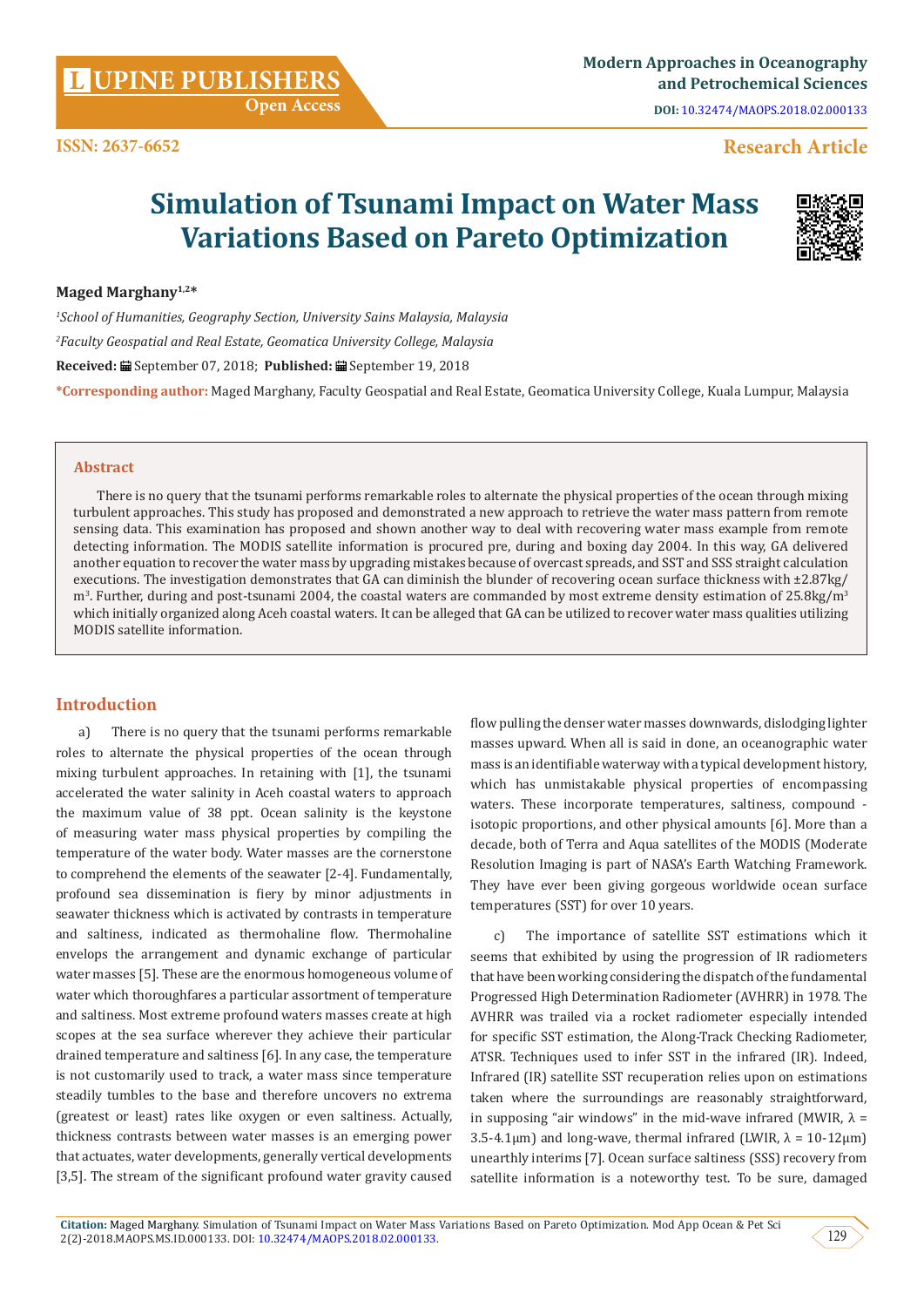down salts, suspended resources have noteworthy consequences of the electromagnetic radiation weakening outdoor the unmistakable spectra run [8]. In this specific situation, the electromagnetic wavelength better than 700 nm is regularly consumed even though the wavelength beneath 300 nm is scattered through nonengrossing particles, for example, zooplankton, suspended residue and broke up salts [9]. Along these lines, [10] have decided SSS utilising shaded broke down the natural issue, (aCDOM) from optical satellite information [10,11] have created robust and appropriate territorial calculations from the big in-situ estimations of clear and natural optical data (i.e. remote detecting reflectance, Rrs, and retention coefficient of shaded broke down the natural issue, aCDOM) to decide saltiness using Sea WiFS data. Currently, there is three obstacles to optical remote sensing technique:

- a. Strength constraints of the spacecraft permit exceptional approximately two hours of scanning steady with the day
- b. Cloud covers prevent precise observations, and

c. Moderate from near the sea surface is sensed through the scanner. In this context, retrieving water thousands, mainly primarily based on SST and SSS is not continual, nevertheless, possible, while is SST and SSS are appropriate for direct remark with optical gadgets. This work hypothesizes that water mass can also be retrieved by the use of the optimization, genetic algorithm from MODIS satellite for digital information. In this regard, the Genetic algorithm [12] is taken into consideration to optimize the water mass which is notably based on SST and SSS for efficaciously synoptic measurements of water mass spatial version in Aceh coastal waters during the 2004 tsunami using MODIS satellite data.

#### **Study Area**

The study vicinity is located alongside the western coastal region of Aceh with boundaries of latitudes two 3° 30´ N to 6° 30´ N two and longitudes of 93° 30´ E to 99° 30´E (Figure 1). The Sunda trench is strolling north-south alongside the coastal waters of Aceh closer to the Andaman Sea. Running in a difficult north-south line on the seabed of the Andaman Sea is the boundary between two tectonic plates, the Burma plate and the Sunda Plate. These plates (or microplates) are believed to have formerly been a phase of the larger Eurasian Plate, however, had been formed when radically changes fault activity intensified as the Indian Plate started out its great collision with the Eurasian continent [13,14]. As a result, a back-arc basin core was once created, which started out to shape the marginal basin, which would emerge as the Andaman Sea, the present-day levels of which commenced approximately 3-4 million years ago. On December 26, 2004, a massive component of the boundary between the Burma Plate and the Indo-Australian Plate slipped, inflicting the 2004 Indian Ocean earthquake. This megathrust earthquake had a magnitude of 9.3. Between 1300 and 1600 kilometres of the boundary underwent thrust faulting and shifted through about 20 meters, with the sea flooring being uplifted various meters. This raised in the sea ground generated a massive tsunami with an estimated height of 28 meters (30 ft) [15].



**Figure 1:** Location of the study area.

#### **Genetic Algorithm**

GAs optimization applications have many advantages. As regards, GA advantages originate in algorithms itself, which imitate the mechanisms of the natural evolution, where an organic population evolves over generations to adapt to an environment with the aid of selection, crossover and mutation [1]. In plan optimization problems, fitness, character and gens correspond to an objective function, plan candidate and diagram variables, respectively. In this regard, the range of the populace is maintained by a popular fitness sharing function. The satisfying N determination is used to determine the severity Pareto solution. In doing so, the blended crossover is used to generate children on fragment identified via parents and specific parameter. In this optimization, new plan variables of water masses have a weight common as

$$
ch_1 = \varpi * P_1 + (1 - \varpi) \tag{1}
$$

$$
ch_2 = (1 - \varpi) * P_1 + \varpi * P_2 \tag{2}
$$

Where  $\varpi = (1 + 2\ell)$  *ran*<sub>1</sub> -  $\ell$ , *ch*<sub>1</sub> and  $ch_2$  are child 1,2, *P*<sub>1</sub> and *P*<sup>2</sup> are parent 1,2 which represent programmed scheme variables of the members of the new population and a reproduced pair of the old generation. Therefore, ran<sub>2</sub> is a random number which is uniform in [0,1]. When the mutation takes place, Eqs. 1 and 2 can be given as follows:

$$
ch_1 = \varpi * P_1 + (1 - \varpi) * P_2 + \alpha (ran_2 - 0.5)
$$
 (3)

$$
ch_2 = (1 - \varpi) * P_1 + \varpi * P_2 + \alpha (ran_2 - 0.5)
$$
 (4)

where  $ran_2$  is a random number which is uniform in [0,1], and  $\alpha$  is set to 5% of the given range of each variable. Subsequently, the water mass is a feature of sea temperature (ST) and sea salinity (SS), its diagram parameters have to be addressed predictably. Else, the computation deviates and infinite population cannot be weighed. Consequently, is set to 0.0, then mutation takes place at a likelihood of 10% [12]. In line with [16], genetic algorithm is commonly a characteristic of the reproducing step which entails the crossover and mutation techniques in MODIS data. In crossover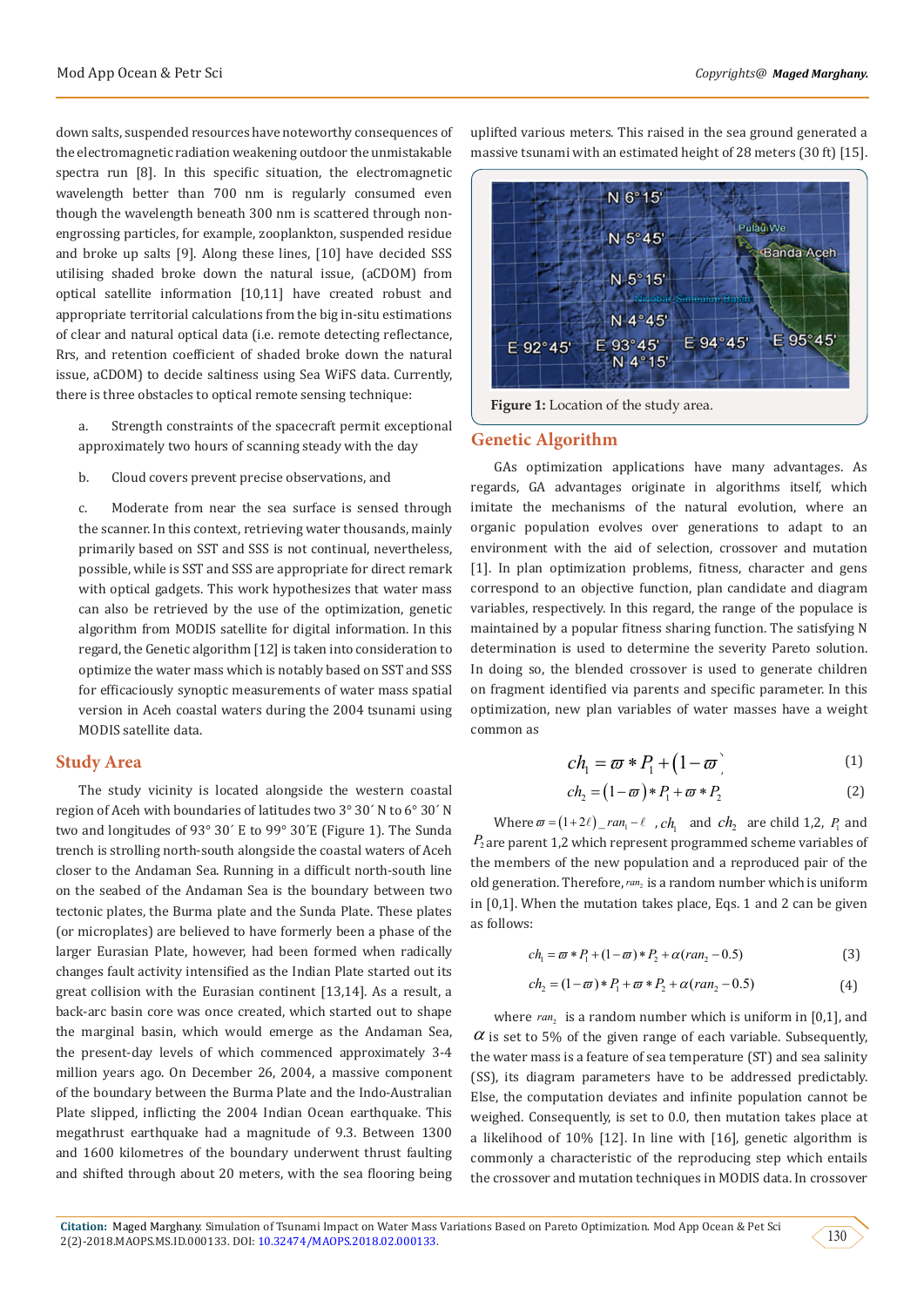step the chromosomes interchange genes. A local fitness value results every gene as

$$
f(P_i^j) = |\sigma_i - P_i^j| \tag{5}
$$

The cross-over and mutation are described in short in following sections which are difficulty to subsequent step of Genetic Algorithm [17]. In this understanding, the crossover operator constructs to converge around options with excessive fitness. Thus, the closer the crossover probability is to 1 and the quicker is the convergence [16]. Then the crossfire between two individuals consists to keep all individual populations of the first parent which have a local fitness greater than the average local fitness  $f\left( P_{av}^{j}\right)$  and substitutes the remained genes by the corresponding ones from the second parent. Hence, the average local fitness is defined by:

$$
f(P'_{av}) = \frac{1}{K} \sum_{i=1}^{K} f(P'_i)
$$
 (6)

Hence, the mutation operator denotes the phenomena of awesome likelihood in the evolution process. Truly, some useful genetic records involving the chosen population may require to

be misplaced for the duration of the reproducing step. As a result, the mutation operator introduces new genetic facts to the gene ordinary. Generally, the genetic algorithm will take two match individuals and mate them (a process referred to as crossover). The offspring of the mated pair will acquire some of the traits of the mother, and some of the parents. The methods of selection, crossover, and mutation are called genetic operators.

### **Results and Discussion**

The tsunami impact on sea surface salinity has been examined on three MODIS satellite data along Aceh coastal waters. These data are acquired on  $23^{\text{rd}}$ ,  $26^{\text{th}}$  and  $27^{\text{th}}$ , 2004 which represent pre, and post-tsunami event, respectively (Figure 2). According to [18], Moderate Resolution Imaging Spectroradiometer (MODIS) has 1 km spatial resolution and having 36 bands which have ranged from 0.405 to 14.285µm [18]. The MODIS satellite takes 1 to 2 days to capture all the scenes in the entire world, acquiring data in 36 spectral bands over a 2330 km swath [11].



Figure 3 shows the synoptic information retrieved which is not appropriately simulated (Figure 3). This is because of the fact that the existence of heavy cloud covers pre and post-boxing day of 2004 on MODIS data. Most of the data about either onshore or offshore are definitely fuzzy due to the fact of the heavy cloud covers throughout December 2004. In fact, December represents the monsoon which is dominated by heavy cloud covers. This result

agrees with [19]. Figure 4 indicates the methods of GA to retrieve water mass from MODIS data. It is well-defined that GA reform the statistics of land and sea surface fluctuation which are primarily based on population generation step with distinctive fitness values. Figure 4a suggests the initial generation of with every 10 individuals. These persons are encoded in binary values [0,1] as shown in brightness and darkest pixels, respectively. It is interesting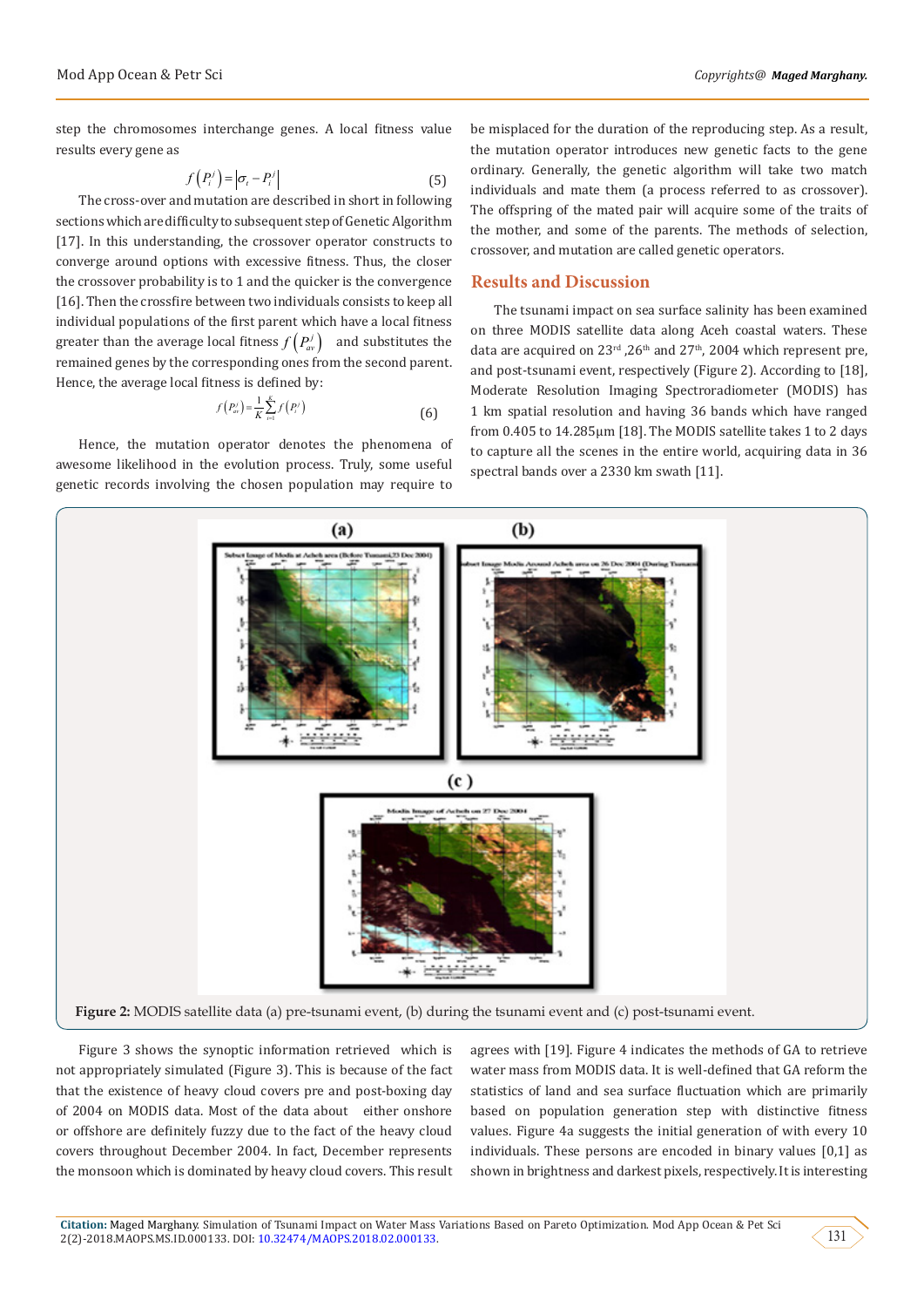to discover that with an increment of new release value of 4000, the fitness value is decreased with root suggest rectangular error (RMSE) of ninety. This proves the work of [12].



Within 6000 iterations, and RMSE value of  $\pm 2.87$  kg/m<sup>3</sup> is retrieved from the GA algorithm. It is interesting to find that the post-tsunami coastal waters have highest of 25.8 kg/m3 than the pre-tsunami period (Figure 4). The coastal waters have dominated by homogenous pattern during and post-tsunami 2004. It is far thrilling to locate that GA is capable of retrieving the entire situation of fluctuation pre, during and post-tsunami 2004 in comparison

to direct estimation from MODIS facts (Figure 2). It way that GA capable of generating a new population of despite the fact that the presence of heavy cloud covers.

This finds out about confirming the abilities of GA as simulating device as stated with the aid of [12,6,20-22]. This because of the truth that Genetic algorithm predominantly means of the reproducing which involves the crossover and mutation tactics on the new populace in sequences of MODIS data. In this aspect, the crossover operator creates the population to acquire optimization options based on excessive fitness. This confirms the work of [16]. In other words, the genetic algorithm (GA) is successful in producing complicated patterns and performing awkward computations. In addition, fitness characteristic is chosen to determine the similarity of every individual gradient adjustment in MODIS facts even though of heavy cloud covers. This suggests that genetic algorithm is a notable simulator of ocean water loads in optical facts such as MODIS satellite data. Lastly, the tsunami the hanged the coastal water physical characteristics such as water mass due to its effects on water temperature and salinity. The incremental of water density could be due to salinity increment as a function of the high accumulation of suspended sediment. This agrees with [23,24].



### **Conclusion**

This examination has proposed and shown another way to deal with a recovered water mass example from remote detecting information. The MODIS satellite information is procured pre, during and boxing day 2004 [25,26]. In this way, GA delivered another equation to recover the water mass by upgrading mistakes

because of overcast spreads, and SST and SSS straight calculation executions. Therefore, GA produced a new formula to retrieve the water mass pattern by optimizing errors due to cloud covers, and SST and SSS linear algorithm implementations. The study shows that the genetic algorithm can reduce the error of retrieving sea surface density with±3.4 kg/m<sup>3</sup>. Further, coastal water Aceh is